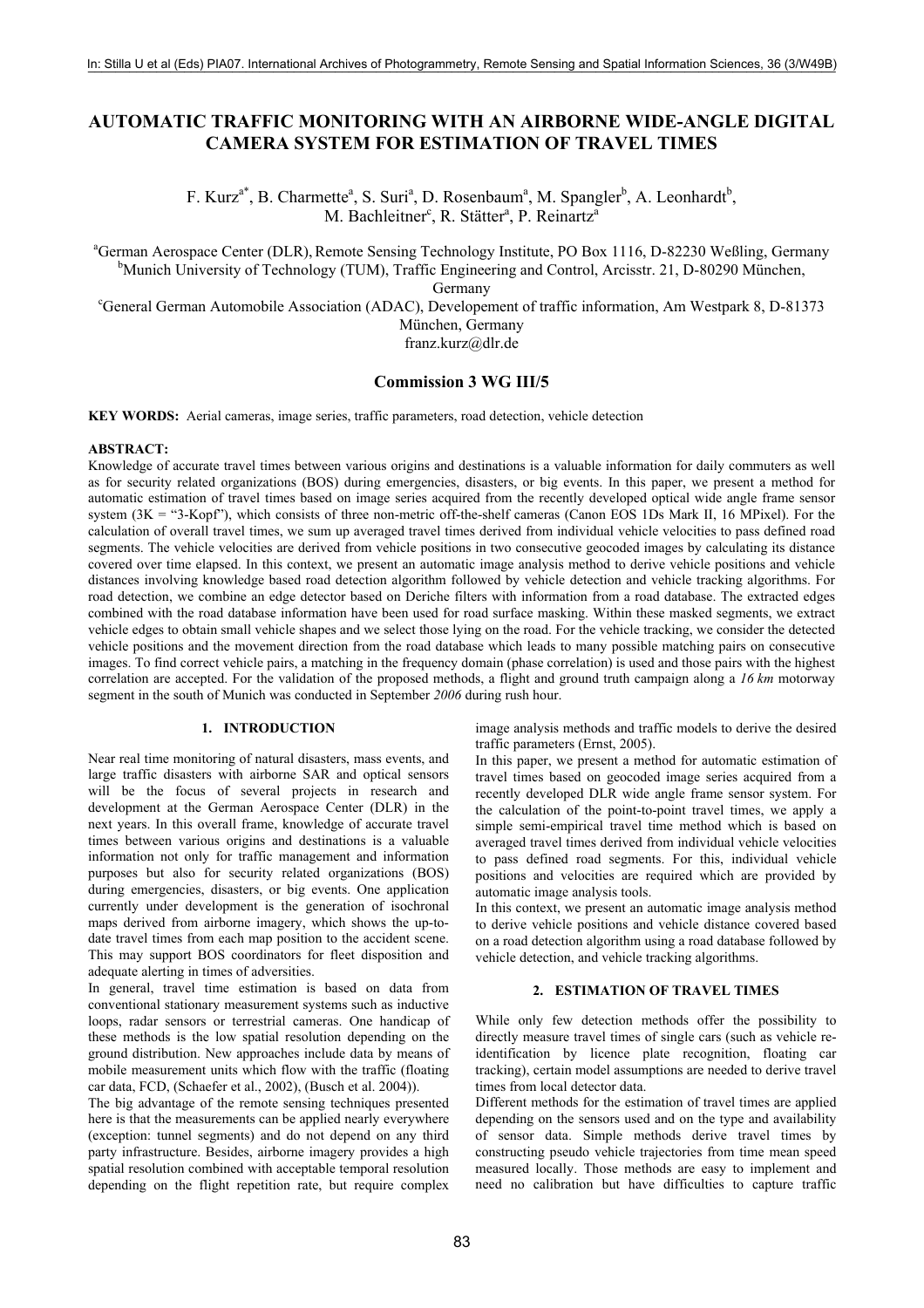dynamics such as traffic jams at high densities. Better results can be generated by applying traffic flow models that are widely used in traffic engineering and control. For simulation or traffic prediction, data from inductive loops, terrestrial cameras, variable speed limits and other context data are fed into these traffic models.

Macroscopic traffic models like METANET (Kotsialos, 2002) reproduce the spatial and temporal traffic flow based on averaged microscopic car dynamics and are used to estimate or predict traffic state information. A large group of macroscopic models is based on the fluid-dynamic theory, interpreting the traffic flow as a compressible fluid (e.g. Daganzo, 1997).

Microscopic traffic models (e.g. Krauß, 1997) describe the vehicles with detailed behaviour. Each vehicle's reactions to the actual traffic situations are modelled by assumptions concerning car following (e.g. Gipps, 1981) and overtaking procedures (e.g. Gipps, 1986). Microscopic models are more detailed than macroscopic models, but they require significantly higher computational efforts, what limits their use for real-time applications. A class of microscopic traffic models based cellular automat technology tries to overcome those problems (e.g. Nagel, 1992).

New approaches aim to fuse all relevant data sources such as floating car data, stationary sensor data, modelled data and historic information..

In case of airborne optical data, travel times for a platoon of vehicles can be recorded from a helicopter, rather than a single car. The helicopter simply follows the vehicles in a traffic jam (Angel, 2003).

In case of wide-angle airborne data, like the DLR 3K camera, we propose an instantaneous method to derive overall travel times *T* for a road section. For this, we divide the road section in *N* equally spaced segments with length *L* and calculate mean

vehicle velocities  $\overline{v}_i$  for segment *i*. The overall travel time *T* is then the sum of travel times for each segment.

$$
T = \sum_{i=1}^{N} \min\left\{\frac{L}{\overline{v}_i}, \frac{L}{v_{\min}}\right\}
$$
 (1)

In case of very low mean vehicle velocities, the travel times tend to be very high (standing cars would lead to an infinite value). Thus, a minimum vehicle velocity  $v_{min}$  is introduced to avoid too high travel times. The minimum vehicle velocity parameter is empirical and must be adjusted to the traffic type as well as to the road segment monitored as e.g. in case of blocked motorway lanes the estimated travel times will be erroneous using a constant minimum vehicle velocity for all traffic types.

In this paper, we focus on congested traffic with traffic densities higher than the critical density without additional disturbances like blocked lanes and we set *a priori* the minimum vehicle velocity to *7.2 km/h* following the METANET settings.

The mean vehicle velocities  $\overline{v}_i$  will be derived from the

3K image sequences based on the vehicle positions in at least two consecutive geocoded images and based on the time elapsed (Hinz, 2007).

In the following chapter, automatic image analysis tools to derive vehicle positions and velocities will be presented.

# **3. AUTOMATIC ROAD AND VEHICLE DETECTION**

For an effective real time traffic analysis, the road surface needs to be clearly demarcated. Thus, we automatically delineate the roadsides by two linear features using the processing chain illustrated in Fig 1. Automated road extraction has been developed as an independent module in our ongoing research on real time traffic analysis. For brevity, we are not explaining the road extraction procedure in details. The road extraction starts by forming a buffer zone around the roads surfaces using a road database as basis for the buffer formation process. In the marked buffer zone, we use edge detection and feature extraction techniques. The critical step of edge detection is based on an edge detector proposed by Phillipe Paillau for noisy SAR images (Paillou, 1997). Derived from Deriche filter (Deriche, 1989) and proposed for noisy SAR images, we found this edge detector after ISEF filtering (Shen and Caston, 1992) extremely efficient for our purpose of finding edges along the roadsides and suppressing any other kind of surplus edges and noise present. The roadside identification module, again with the help of the road database tries to correct possible errors (gaps and bumps) that might have creped in during the feature extraction phase.



Fig 1 Implemented processing chain for a knowledge based road extraction

With the information of the roadside obtained in the processing step described before, it is possible to perform vehicle detections and tracking limited only to the roads. For this, we developed an algorithm for the detection and tracking of vehicles which is described in the following (see Fig 2).



Based on information about the alignment and direction of the roadside, all pixels of the road including the road direction are marked. For the vehicle detection, a Canny edge operator is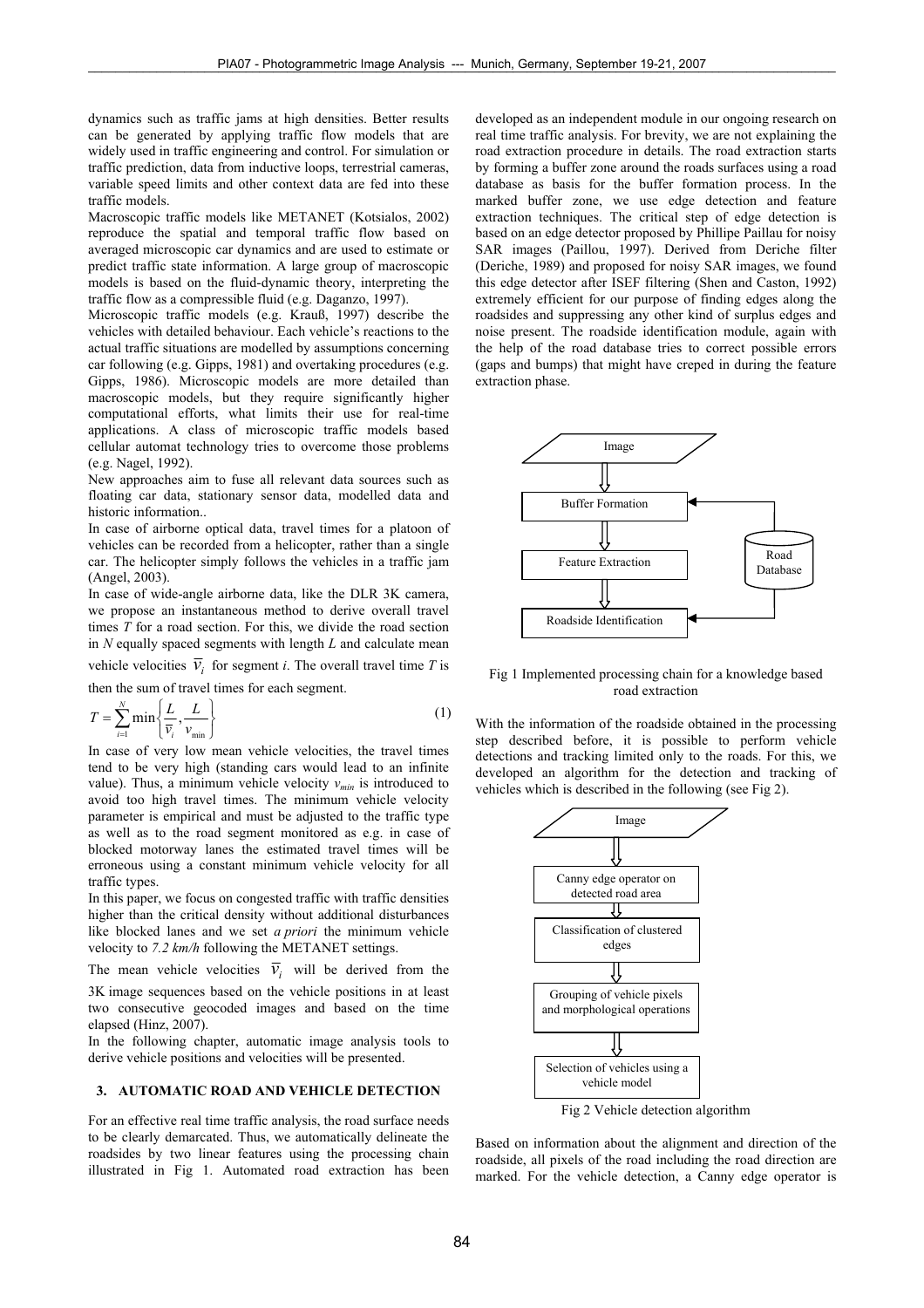applied and a histogram on the edge steepness is calculated. Then, a k-means algorithm is used to split edge steepness statistics into three parts which represent the three main classes, vehicles, roads, and not classifiable.

We consider the part with the lowest steepness being mainly pixels of the road background, since its intensity is quite uniform. Besides, we assume that the part with the highest steepness is due to the high discontinuity in the intensity probably populated by vehicles. This part of the statistic is also contaminated by the paintings on the roadside, shadows, sign boards, trees, etc.

In the part which is not classifiable, it must be determined which pixels belong to the road background or to potential vehicles. For the decision, the pixel neighbourhood is examined. Pixels directly connected with a potential vehicle pixel are moved into the vehicle class. Remaining pixels are finally considered as road background.

In case of coloured images, the processes described above are realized on each channel separately in order to obtain a multi channel edge image.

In the next step, the roadside pixels are eliminated from the part with higher steepness. As the roads are well determined by the road extraction, the roadside lines can be found easily. Thus, the algorithm erases all pixels with high edge steepness which are laying on a roadside position. Thereby, it avoids erasing vehicles on the roadside by considering the width of the shape. Mid-line markings are erased using a dynamic threshold detector. This is done in order to reduce false detections, since these mid-line markings may look like white cars.

Then, potential vehicle pixels are grouped by selecting neighboured pixels. Each group is considered to be composed of potential vehicle pixels connected to each other. With the groups obtained a list of potential vehicles is produced.

In order to extract real vehicles from the potential vehicle list, a closing of the shapes of the potential vehicles is performed. We can see the effect of the closing algorithm in Fig 3.



Fig 3. Closing the shapes of potential car pixels detected before closing after closing

Using the closed shape, the properties of vehicle shapes are described by its direction, its area, the length and width following the direction, and its position on the road. Based on these parameters, the vehicles are assumed to have rectangular shapes with a specific length and width oriented in the road direction. Their area should be about the length multiplied by the width and vehicles must be located on the roads. We set the values for the vehicle length to *5.7 m* and for the width to *2.6 m (for standard cars)*. In case of detections with very low distances the algorithm assumes a detection of two shapes for the same vehicle. Then, it merges the two detections into one vehicle by calculating averages of the positions.

Finally, based on this vehicle model, a quality factor for each potential vehicle is found and the best vehicles are chosen.

By applying vehicle detections to an image sequence taken within a small time interval, which is the case for the 3K image series, we are able to match a vehicle in this sequence, in order to measure its velocity.

Within the tracking algorithm (see Fig 4), a search area for each vehicle detected in the first image is defined in the second image based on the predicted position. During short time steps between two images, vehicles do not change their direction significantly, so it can be assumed that the matching vehicle from the other image lies within the search area. Thus, we can find potential corresponding pairs of detected vehicles. However, in case of a high vehicle density on the images, as it is the situation in traffic congestions, many vehicles in the second image are located in the search area of one vehicle in the first image. At the same time each car in the second image has lots of possible origin cars in the first image. In order to choose the right pair, it is checked that the direction of both vehicles in a possible vehicle pair is the same. As criteria, the road direction from the road database is considered for the selection correct pairs.



Fig 4 Car tracking algorithm

Then, a phase correlation algorithm to find best corresponding vehicles is applied for each pair by using small image patches around the car. With these tests a quality coefficient is determined for each pair of matching candidates. At the end, when a car in the first image has several correspondents in the second image, we keep only the pair with the best quality value.

#### **4. SENSORS AND DATABASE**

#### **4.1 3K camera system**

The 3K camera system  $(3K = "3Kopf")$  consists of three nonmetric off-the-shelf cameras (Canon EOS 1Ds Mark II, 16 MPix). The cameras are arranged in a mount with one camera looking in nadir direction and two in oblique sideward direction (Fig 5), which leads to an increased FOV of max *110°/ 31°* in across track/flight direction.



Fig 5. DLR 3K-camera system consisting of three Canon EOS 1Ds Mark II, integrated in a ZEISS aerial camera mount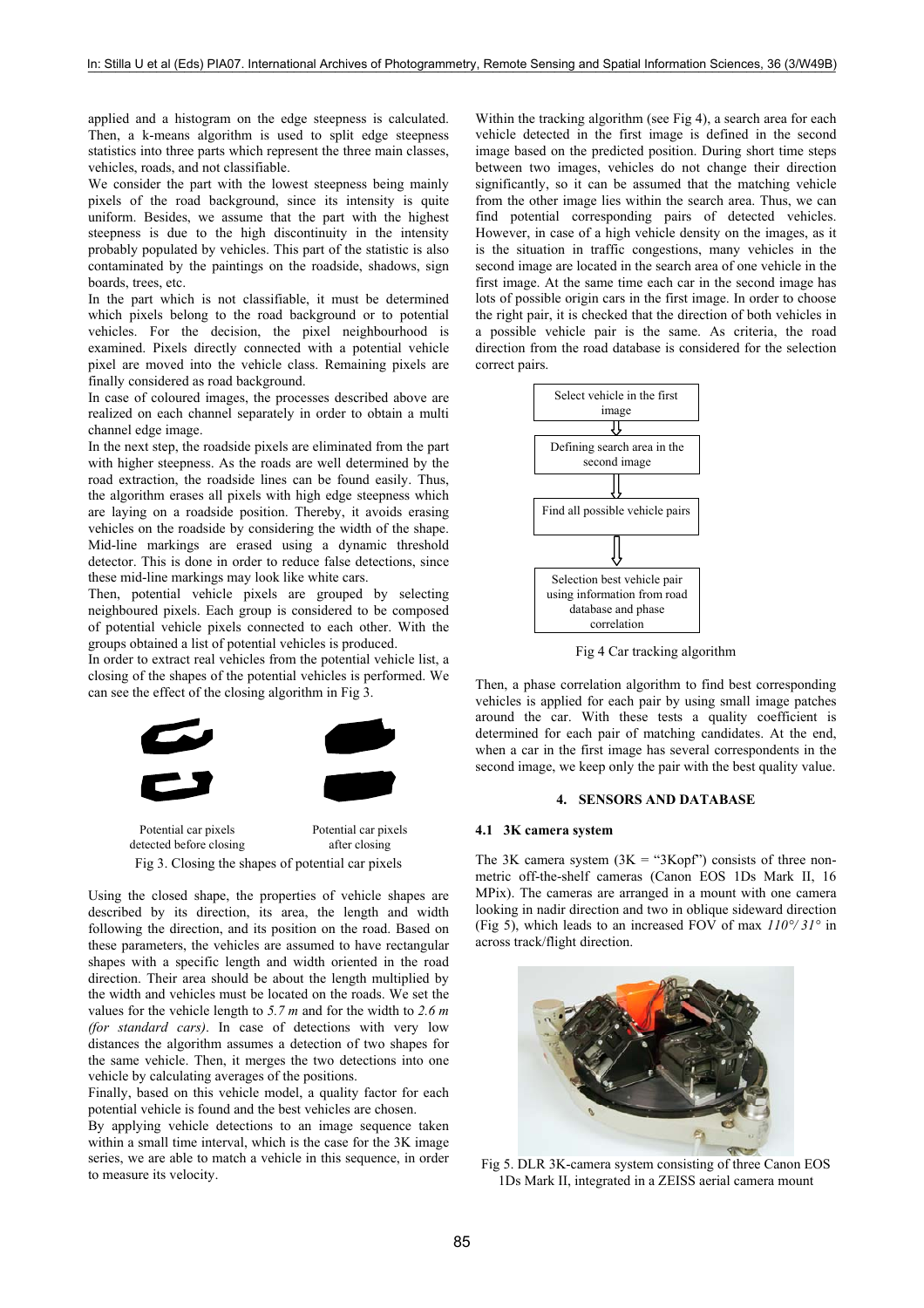The camera system is coupled to a GPS/IMU navigation system, which enables the direct georeferencing of the 3K optical images. Fig 6 illustrated the image acquisition geometry of the DLR 3K-camera system. Based on the use of *50 mm* Canon lenses, the relation between airplane flight height, ground coverage, and pixel size is shown, e.g. the pixel size at a flight height of *1000 m* above ground is *15 cm* and the image array covers up *2.8km* in width.



Fig 6. Illustration of the image acquisition geometry. The tilt angle of the sideward looking cameras is approx. 35°.

## **4.2 Test-Site**

The motorway A8 south of Munich is one of the busiest parts of the German motorway network with an average load of around 100.000 vehicles per day. Fig 7 shows the *16 km* motorway section between motorway junctions "Hofolding" and "Weyarn", which was selected as test site on 2. Sep. 2006. At this time, heavy traffic was expected at this section caused by homebound travellers.



Fig 7. 16km motorway strip (A8) south of Munich as imaged by 3K camera system

## **4.3 3K imagery**

Three 3K data takes were acquired on *2. Sep. 2006* between *14:01* and *15:11* from *2000m* above ground. Table 1 lists the exact acquisition times of each data take. During each overflight, 22 image bursts were acquired each containing four consecutive images. The time difference within these bursts was *0.7 s*, so that each car was monitored at least *2.1 s*.

| <b>ID</b> | Date                          | Pixel<br>size | <b>Images</b> | H.a.G.            |
|-----------|-------------------------------|---------------|---------------|-------------------|
| 3K-Ia     | $02-Sep-2006$<br>14:01-14:12  | 30cm          | 22x4x3        | 2000 <sub>m</sub> |
| $3K-1b$   | 02-Sep-2006<br>14:30-14:40    | 30cm          | 22x4x3        | 2000m             |
| 3K-Ic     | $02$ -Sep-2006<br>15:01-15:11 | 30cm          | 22x4x3        | 2000m             |

Table 1 3K camera data takes at A8 south of Munich

For further analysis, 3K images were geocoded using onboard GPS/IMU measurements with an absolute position error of 3m in nadir images and less than one pixel relative. The last error has great influence on the derived vehicle velocities.

#### **4.4 Road database and ancillary data**

Data from a road database are used as *a priori* information for the automatic detection of road area and vehicles. One of these road databases has been produced by the NAVTEQ Company (NAVTEQ 2006). The roads are given by polygons which consist of piecewise linear "edges," grouped as "lines" if the attributes of connected edges are identical. Up to *204* attributes are assigned to each polygon, including the driving direction on motorways, which is important for automated tracking. Recent validations of position accuracy of NAVTEQ road lines resulted in 5m accuracies for motorways.

Data from other sources and sensors were collected to make an overall comparison of derived travel times. Although traffic messages from the traffic channel do not contain travel times but congestion lengths, this information represents the state of the art and was therefore collected. Additionally, data from local detectors are used to calculate instantaneous travel times:

$$
TT(t) = \sum_{i=1}^{n} \frac{l_i}{v_i(t)}
$$
 (2)

With *TT(t)* being the travel time for the whole stretch at time instant t,  $v_i$  being the speed reported at detector station *i* and  $l_i$ being the length of the segment assigned to detector station *i*.

| ID    | Time                 | Traffic message<br>channel             | Travel times from<br>detector data |
|-------|----------------------|----------------------------------------|------------------------------------|
| 3K-Ia | $-14:06$<br>$-14:11$ | Halting traffic 14km<br>Congestion 7km | 34 min                             |
| 3K-Ib | $-14:40$             | Congestion 12km                        | $28 \text{ min}$                   |
| 3K-Ic | $-15:03$             | Halting traffic 18km                   |                                    |
|       | $-15:07$             | Congestion 7km                         | $26 \text{ min}$                   |
|       | $-15:11$             | Congestion 12km<br>$\sim$              | $\sim$                             |

Table 2 Traffic message channel information and estimated travel times from detector data for A8 south of Munich

Table 2 lists data from other sources and sensors, which are linked to the acquired 3K data takes. Obviously, the traffic messages vary strongly within short time periods between congested and halting traffic.

#### **4.5 Reference vehicle**

As ground truth for travel times, two runs with a GPS equipped vehicle (ADAC) in northbound direction and one run in southbound direction was conducted. Table 3 lists the links between reference vehicle runs to 3K data takes. It should be mentioned, that a direct comparison between travel times from reference vehicle and 3K data takes contain systematic errors, as the northbound runs take around half an hour and the 3K data set represent a time span of ten minutes.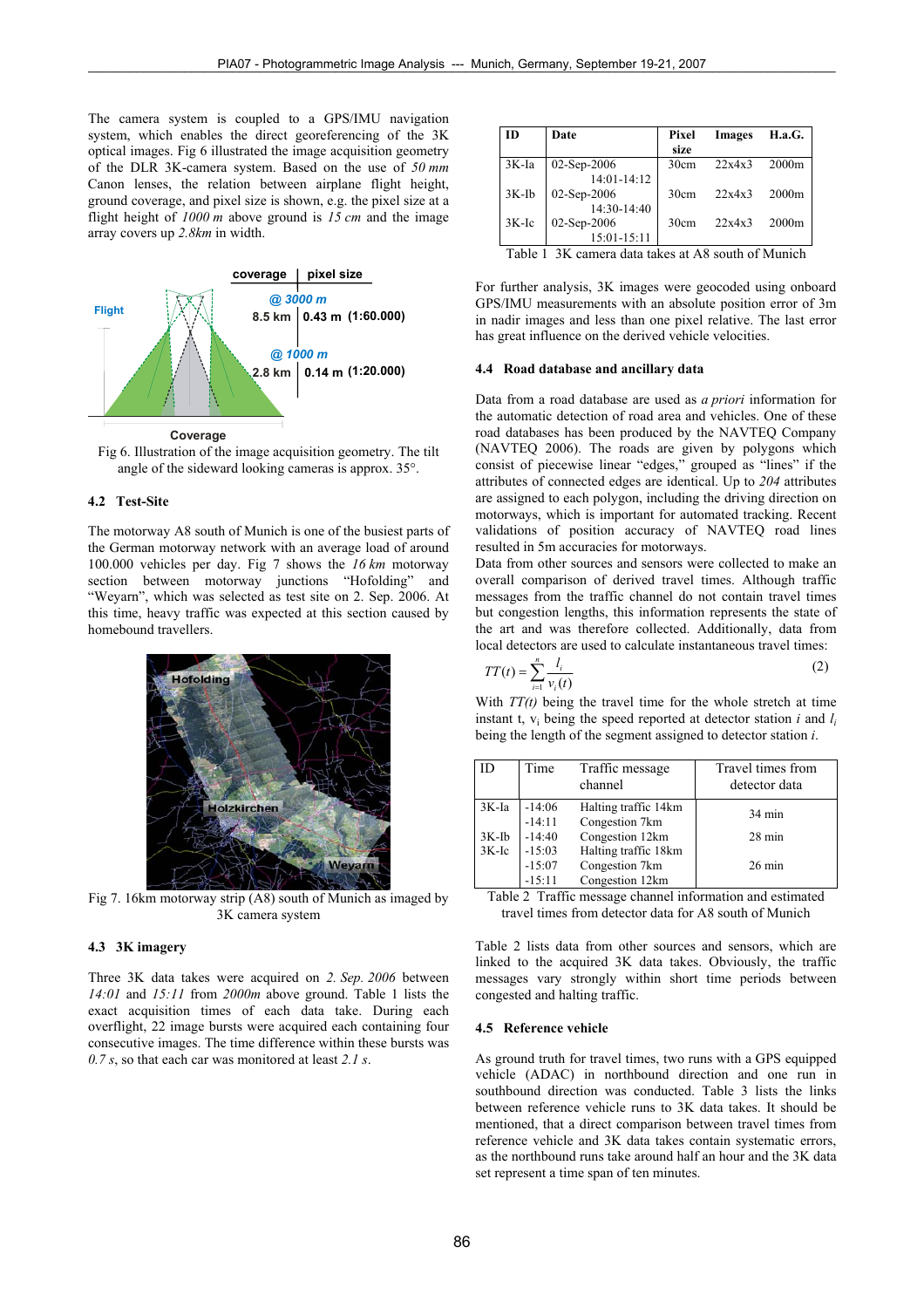| <b>ID</b>      | Date           | <b>Strip</b> | <b>Travel-</b><br>time | Data<br>take |        |
|----------------|----------------|--------------|------------------------|--------------|--------|
| R1             | $02$ -Sep-2006 | 16km         | $35 \text{ min}$       | 3K-Ia        | North- |
|                | 14:02-14:36    |              |                        |              | bound  |
| R <sub>2</sub> | 02-Sep-2006    | 16km         | 9 min                  | $3K-Ib$      | South- |
|                | 14:38-14:47    |              |                        |              | bound  |
| R <sub>3</sub> | 02-Sep-2006    | 16km         | $31 \text{ min}$       | $3K$ -Ic     | North- |
|                | 14:48-15:18    |              |                        |              | bound  |

Table 3 Data from reference vehicle at A8 south of Munich

#### **4.6 Manual measurements**

For manual measurements, the 3K images have been mosaiked in two orthophotos according to Fig  $\overline{7}$  (taking the 2. and 4. image of the bursts). This mosaic represents the traffic situation with a relative time difference of *1.4s*. Measurement of vehicle positions and corresponding vehicles resulted in the velocity of vehicles. These measurements were basis for calculating the travel times which are illustrated in Table 4.



Fig 8. Manual measured northbound velocity profiles on the left lane (red) and right lane (green) for all 3K datatakes

Fig 8 shows velocity profiles of all vehicles going northbound during the three 3K data takes. The vehicle velocities vary strongly between *150 km/h* and *0 km/h* with small differences between left and right lane.

# **5. RESULTS**

#### **5.1 Comparison of travel times**

Travel times are calculated using measured vehicle positions and velocities based on equation (1). For this, the minimum vehicle velocity was set to *7.2 km/h* according to the METANET settings, and average vehicle velocities  $\overline{v}_i$  were calculated based on segments *L* of *1 km* length. Table 4 lists the travel times derived from the 3K data sets separated in left and right lane, the travel times from the detector data, and the travel times of the reference vehicle.

In general, left lane travel times are slightly shorter than right lane travel times. In comparison with the reference travel times, the 3K derived times are higher and the detector derived times are shorter. Besides, the 3K times decrease with higher minimum vehicle velocity or longer road segments. Thus, with a minimum vehicle velocity of *15 km/h* or a road segment length of around *10 km*, the derived travel times correspond with the reference times. These two parameters are free and must be adjusted to the road type and traffic type, but in this experiment they were fixed to the METANET settings.

| ID | Ref | Travel time 3K |            | Detector data |       |
|----|-----|----------------|------------|---------------|-------|
|    |     | Left lane      | Right lane |               |       |
| Ia | 35' | 39'48"         | 39'57''    | 34'           | S-N   |
| Ib | X   | 38'36"         | 40'42''    | 28'           | S-N   |
| Ib | g,  | 08'04"         |            |               | $N-S$ |
| Ic | 31' | 37'06''        | 37'27''    | $26^{\circ}$  | S-N   |

Table 4 Comparison of travel times derived from 3K images with reference travel times

Instantaneous travel times derived from detector data do not completely comply with the reference measurements. That is because only speeds at certain stations are used that are more or less a set of random observations of the complete freeway stretch. Also, instantaneous speeds do not reflect the dynamics of traffic, as they do not consider the time a vehicle actually needs to pass the different stations.

#### **5.2 Automatic detection of vehicles**



Fig 9. Zoom into the two images used for tests on the automatic vehicle detection. Rectangles mark automatic detections, triangles point into the travel direction.

We tested our programs for automatic road and vehicle detection on several image sequences of traffic on motorways taken by the 3K camera system. Fig 9 shows a zoom into two example images which were taken from a sequence obtained at